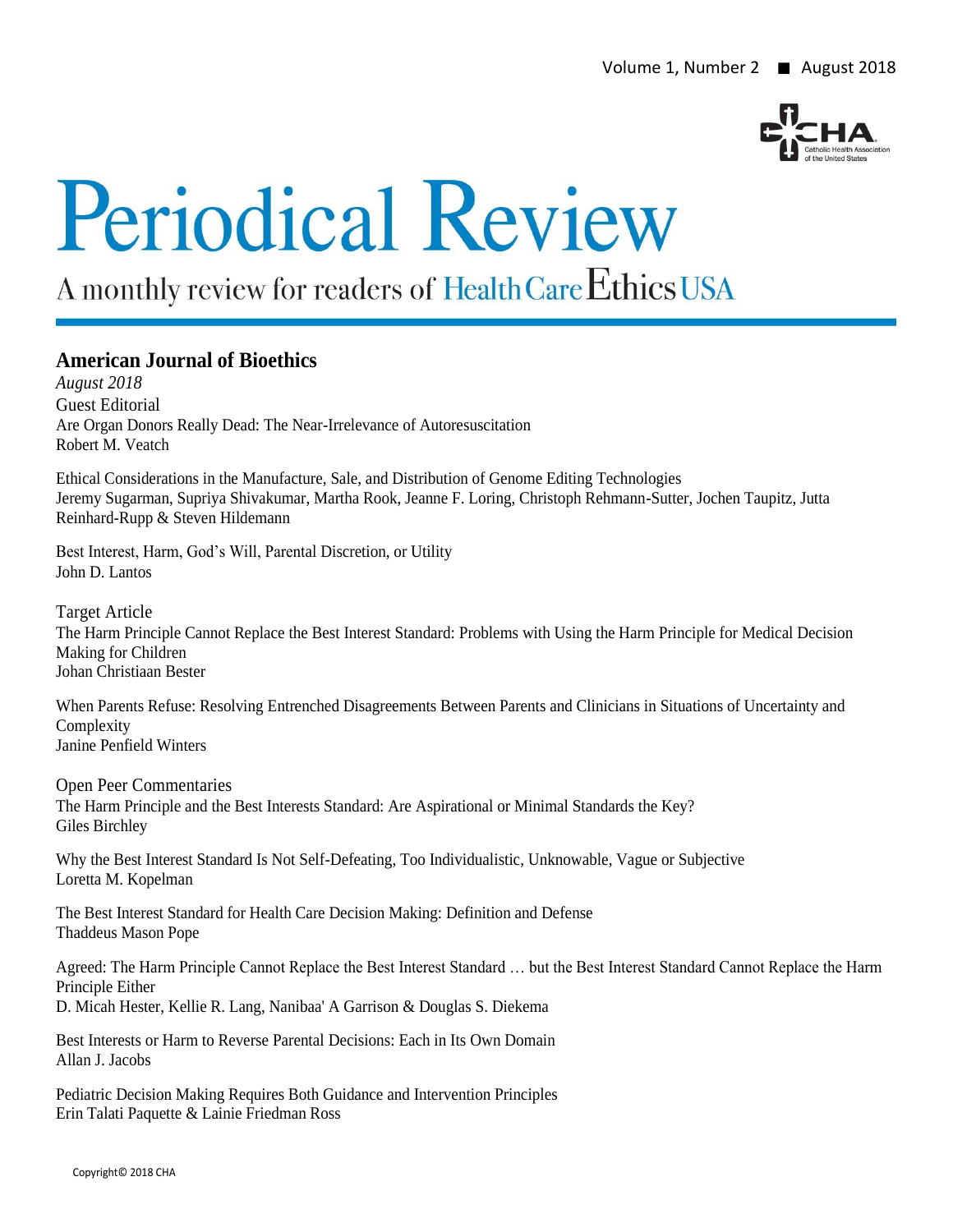The Value of Open Deliberation in Clinical Ethics, and the Role of Parents' Reasons in the Zone of Parental Discretion Rosalind McDougall, Clare Delany & Lynn Gillam

Ethical Complexity and Precaution When Parents and Doctors Disagree About Treatment Marnie Manning & Dominic Wilkinson

Not All Disagreements Are Treatment Refusals: The Need for New Paradigms for Considering Parental Treatment Requests Jonathan M. Marron

Reasons Don't Matter Bryan A. Sisk & Eric Kodish

Reconsidering Refusal: Are Some Cases Refractory Even to the Best Tools? Amy Caruso Brown

Prologomena to Any Future Pediatric Bioethics Jeremy R. Garrett

The "Reasonable Subject Standard" as an Alternative to the "Best Interest Standard" Joseph Millum

In Defense of Best Interests: When Parents and Clinicians Disagree Peta Coulson-Smith, Angela Fenwick & Anneke Lucassen

The Best Interest Standard: An Exhaustive Guide for Medical Decision Making in Pediatrics? Eva De Clercq & Katharina Ruhe

Neither the Harm Principle nor the Best Interest Standard Should Be Applied to Pediatric Research Marcin Waligora, Karolina Strzebonska & Mateusz T. Wasylewski

The Best Interest Standard and the Child's Right to an Open Future Aliya O. Affdal & Vardit Ravitsky

Evaluating the Harm Principle and the Best Interest of the Child: A Case Resolved Using Standard Microeconomics Principles Douglas O. Stewart & Joseph P. De Marco

Keep It Simple John J. Paris & Brian M. Cummings

Can Clinicians Be Objective? Inherent Challenges in Using Decision-Making Tools in Cases of Entrenched Disagreements A. Ferrand & E. Racine

The Best Interests Standard as a Logic of Empire: Unpacking the Political Dimensions of Parental Refusal Carey DeMichelis

Correspondence Rumors of the Best Interest Standard's Demise Have Been Greatly Exaggerated, and the Harm Principle Remains Tenuous: Responding to My Commentators Johan Christiaan Bester

Ethical Management of Diagnostic Uncertainty: Response to Open Peer Commentaries on "Why Bioethics Should Be Concerned with Medically Unexplained Symptoms" Diane O'Leary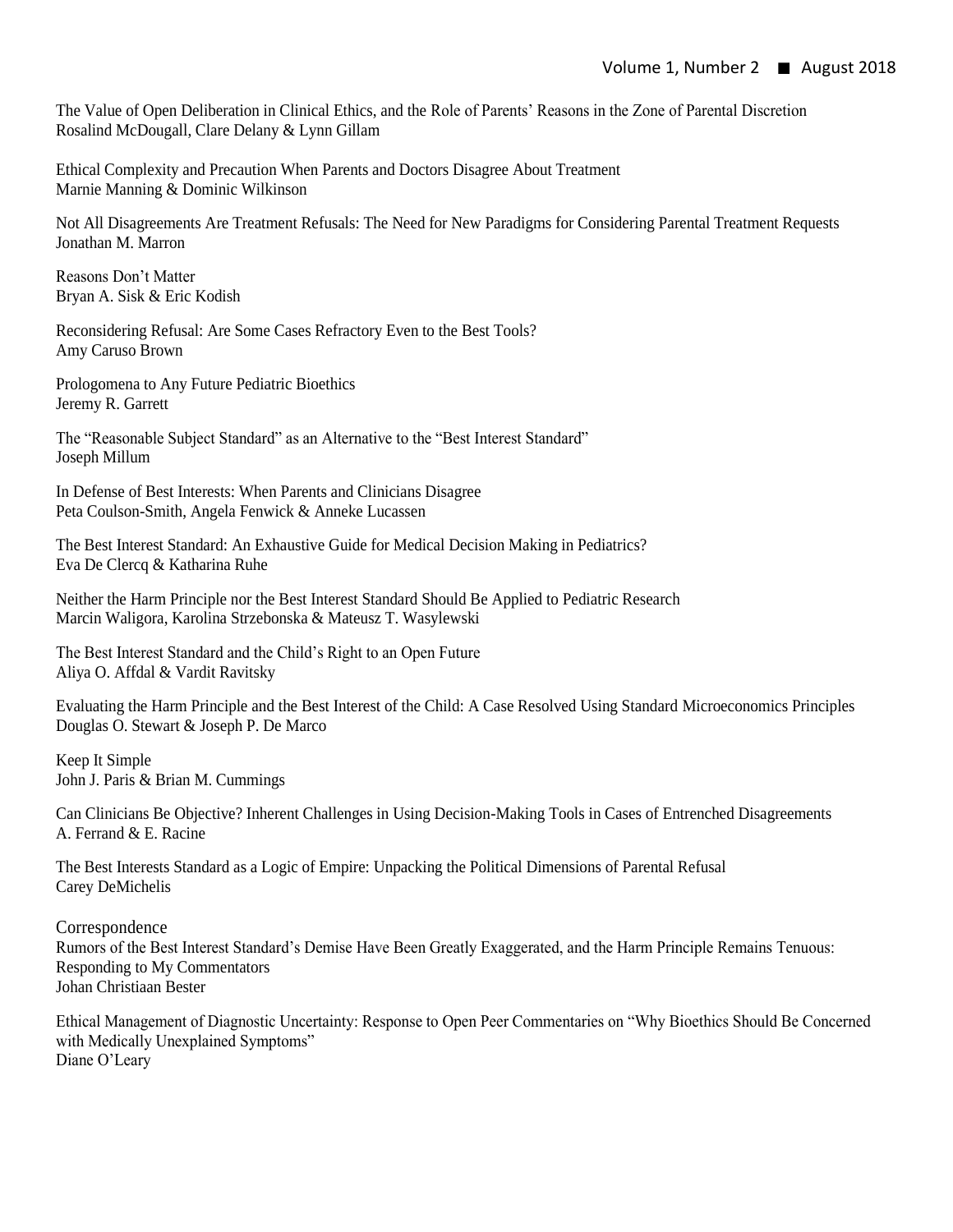# **Health Affairs**

*August 2018* From the Editor-In-Chief Medicaid, Markets, and More Alan R. Weil

Eye on Health Reform Health Policy Was Bustin' Out All Over Timothy Stoltzfus Jost

Datawatch: Medicaid Medicaid/CHIP Participation Reached 93.7 Percent Among Eligible Children In 2016 Jennifer M. Haley, Genevieve M. Kenney, Robin Wang, Victoria Lynch, and Matthew Buettgens

Medicaid Medicaid Eligibility Expansions May Address Gaps in Access to Diabetes Medications Rebecca Myerson, Tianyi Lu, Ivy Tonnu-Mihara, and Elbert S. Huang

Behavioral Health Care

Impact of Medicaid Expansion on Coverage and Treatment of Low-Income Adults with Substance Use Disorders Mark Olfson, Melanie Wall, Colleen L. Barry, Christine Mauro, and Ramin Mojtabai

Medicaid Benefits for Addiction Treatment Expanded After Implementation of the Affordable Care Act Christina M. Andrews, Colleen M. Grogan, Bikki Tran Smith, Amanda J. Abraham, and Others

Policy Insight Community Health Social Determinants as Public Goods: A New Approach to Financing Key Investments in Healthy Communities Len M. Nichols, and Lauren A. Taylor

Private Health Insurance High-Deductible Health Plan Enrollment Increased From 2006 To 2016, Employer-Funded Accounts Grew in Largest Firms G. Edward Miller, Jessica P. Vistnes, Frederick Rohde, and Patricia S. Keenan

Datawatch: Private Health Insurance Coverage for Self-Employed and Others Without Employer Offers Increased After 2014 Sandra L. Decker, Asako S. Moriya, and Aparna Soni

Markets

ACA Marketplace Premiums Grew More Rapidly in Areas with Monopoly Insurers Than in Areas with More Competition Jessica Van Parys

Datawatch: The Practice of Medicine Scope of Primary Care Physicians' Participation in the Health Insurance Marketplaces Daniel Polsky, Molly K. Candon, Paula Chatterjee, and Xinwei Chen

Patients & Consumers Unlike Medical Spending, Medical Bills in Collections Decrease with Patients' Age Michael Batty, Christa Gibbs, and Benedic Ippolito

Considering Health Spending

Trends in Medicare Fee-For-Service Spending Growth for Dual-Eligible Beneficiaries, 2007–15 Laura M. Keohane, David G. Stevenson, Salama Freed, Sunita Thapa, Lucas Stewart, and Melinda B. Buntin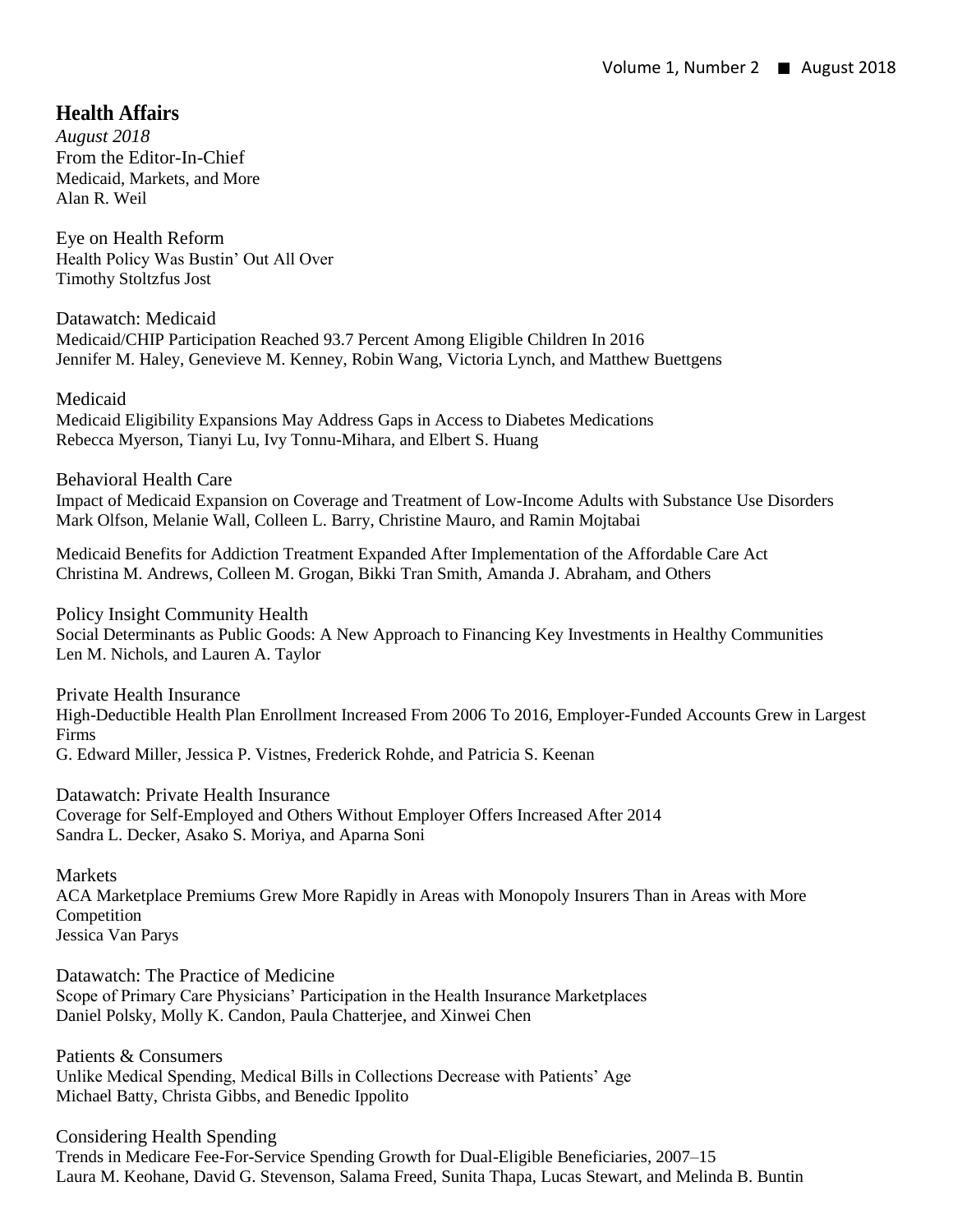#### Medicare

Regional Variations: The Use of Hospitals, Home Health, And Skilled Nursing in Traditional Medicare and Medicare Advantage

Qijuan Li, Momotazur Rahman, Pedro Gozalo, Laura M. Keohane, Marsha R. Gold, and Amal N. Trivedi

#### Aging & Health

Hospitals Using Bundled Payment Report Reducing Skilled Nursing Facility Use and Improving Care Integration Jane M. Zhu, Viren Patel, Judy A. Shea, Mark D. Neuman, and Rachel M. Werner

#### Patients & Consumers

Simplifying the Medicare Plan Finder Tool Could Help Older Adults Choose Lower-Cost Part D Plans Brian E. McGarry, Nicole Maestas, and David C. Grabowski

#### Considering Health Spending

Prices for Common Cardiovascular Drugs in the US Are Not Consistently Aligned with Value Jonathan D. Campbell, Vasily Belozeroff, Melanie D. Whittington, Robert J. Rubin, and Others

Health Equity

Lesbian, Gay, And Bisexual Adults Report Continued Problems Affording Care Despite Coverage Gains Kevin H. Nguyen, Amal N. Trivedi, and Theresa I. Shireman

**Ethics** Encouraging Participation and Transparency In Biobank Research Kayte Spector-Bagdady, Raymond G. De Vries, Michele G. Gornick, and Others

Global Health Policy Service Readiness for Noncommunicable Diseases Was Low in Five Countries In 2013–15 Corrina Moucheraud

Unleashing New Data on Health System Readiness Margaret K. Saunders

Narrative Matters Seeking Answers, Hearing Silence Carole Hemmelgarn

Grantwatch: Behavioral Health Care Funders Awarding Support for Mental Health Care

#### **Letters**

Disparities in Hospital Readmissions Patient Data on Social Determinants of Health Social Determinants of Health Include Nutrition Early Initiation of HIV Treatment

# **Journal of the American Medical Association**

*August 7, 2018* Viewpoint Type 2 Myocardial Infarction—Diagnosis, Prognosis, and Treatment Cian P. McCarthy, MB, BCh, BAO; Muthiah Vaduganathan, MD, MPH; James L. Januzzi Jr, MD

Return of Research Results to Study Participants: Uncharted and Untested Charlene A. Wong, MD, MSHP; Adrian F. Hernandez, MD, MHS; Robert M. Califf, MD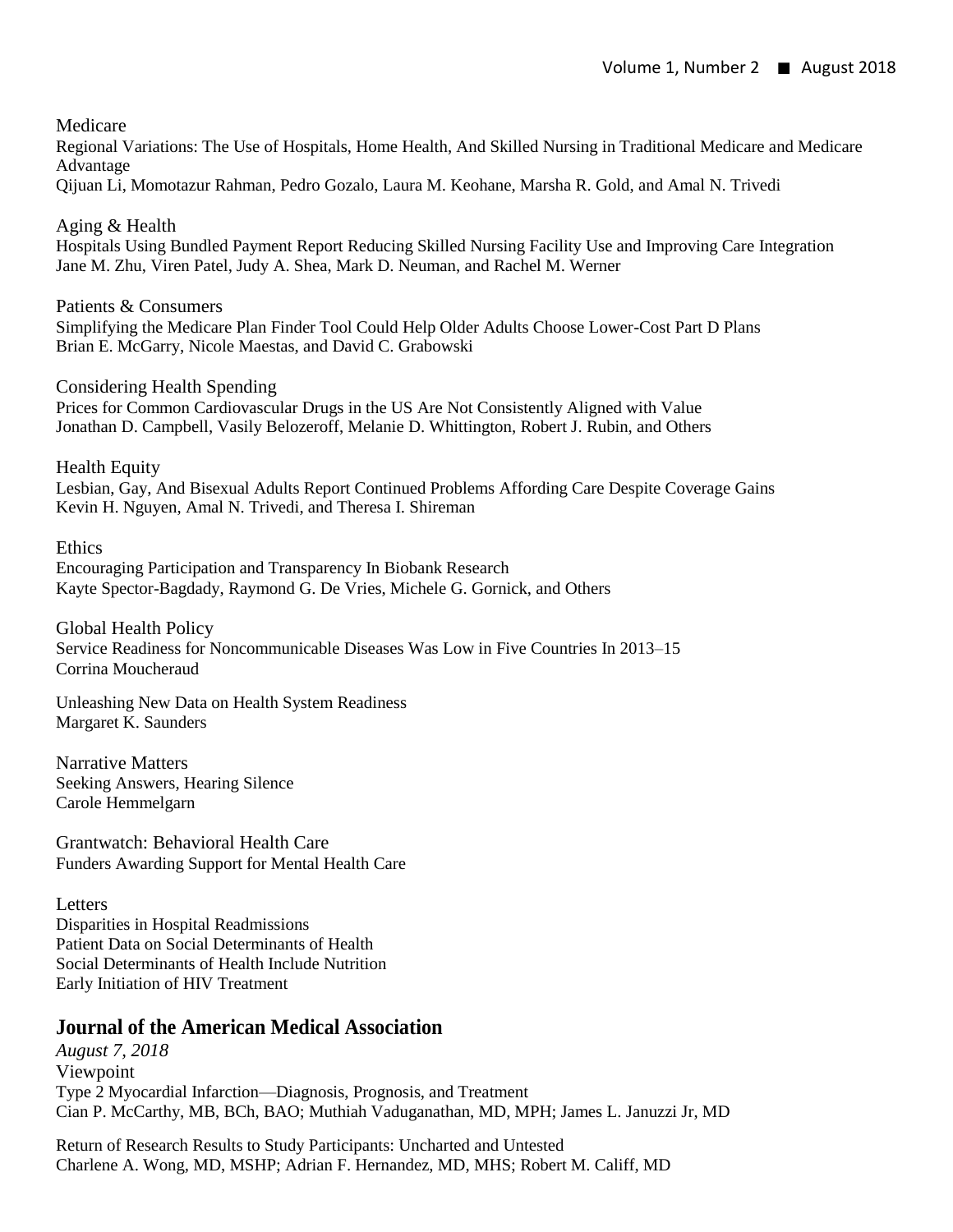Progress in Prevention and Treatment of Acute Kidney Injury: Moving Beyond Kidney Attack John A. Kellum, MD; Rinaldo Bellomo, MD; Claudio Ronco, MD

Protecting NIH's Integrity and Trustworthiness in Public-Private Partnerships Bernard Lo, MD; Deborah Grady, MD, MPH

A Piece of My Mind This Is My Body Kathryn E. Norman, BA

Editorial Preventing Obesity in Children: A Glimmer of Hope Jody W. Zylke, MD; Howard Bauchner, MD

Broad-Based Molecular Testing for Lung Cancer: Precisely the Time for Precision Paul A. Bunn Jr, MD; Dara L. Aisner, MD, PhD

Electrocardiographic Monitoring for Prevention of Atrial Fibrillation–Associated Cardioembolic Stroke Jeffrey J. Goldberger, MD; Raul D. Mitrani, MD

Original Investigation Effect of a Behavioral Intervention for Underserved Preschool-Age Children on Change in Body Mass Index: A Randomized Clinical Trial Shari L. Barkin, MD, MSHS; William J. Heerman, MD, MPH; Evan C. Sommer, BS, BA; et al.

Effect of a Responsive Parenting Educational Intervention on Childhood Weight Outcomes at 3 Years of Age: The INSIGHT Randomized Clinical Trial Ian M. Paul, MD, MSc; Jennifer S. Savage, PhD; Stephanie Anzman-Frasca, PhD; et al.

Association of Broad-Based Genomic Sequencing with Survival Among Patients with Advanced Non–Small Cell Lung Cancer in the Community Oncology Setting Carolyn J. Presley, MD; Daiwei Tang, BS; Pamela R. Soulos, MPH; et al.

US Preventive Services Task Force Recommendation Statement - Screening for Atrial Fibrillation with Electrocardiography: US Preventive Services Task Force Recommendation Statement US Preventive Services Task Force

Evidence Report - Screening for Atrial Fibrillation with Electrocardiography: Evidence Report and Systematic Review for the US Preventive Services Task Force Daniel E. Jonas, MD, MPH; Leila C. Kahwati, MD, MPH; Jonathan D. Y. Yun, MD; et al.

JAMA Clinical Evidence Synopsis

Probiotics to Prevent Clostridium difficile Infection in Patients Receiving Antibiotics Joshua Z. Goldenberg, ND; Dominik Mertz, MD; Bradley C. Johnston, PhD

Research Letter Opioid Overdose After Surgical Discharge Karim S. Ladha, MD, MSc; Joshua J. Gagne, PharmD, ScD; Elisabetta Patorno, MD, DrPH; et al.

Persistent Opioid Use After Wisdom Tooth Extraction Calista M. Harbaugh, MD; Romesh P. Nalliah, DDS, MHCM; Hsou Mei Hu, PhD, MBA; et al.

Comment & Response Opioids vs Nonopioids for Chronic Back, Hip, or Knee Pain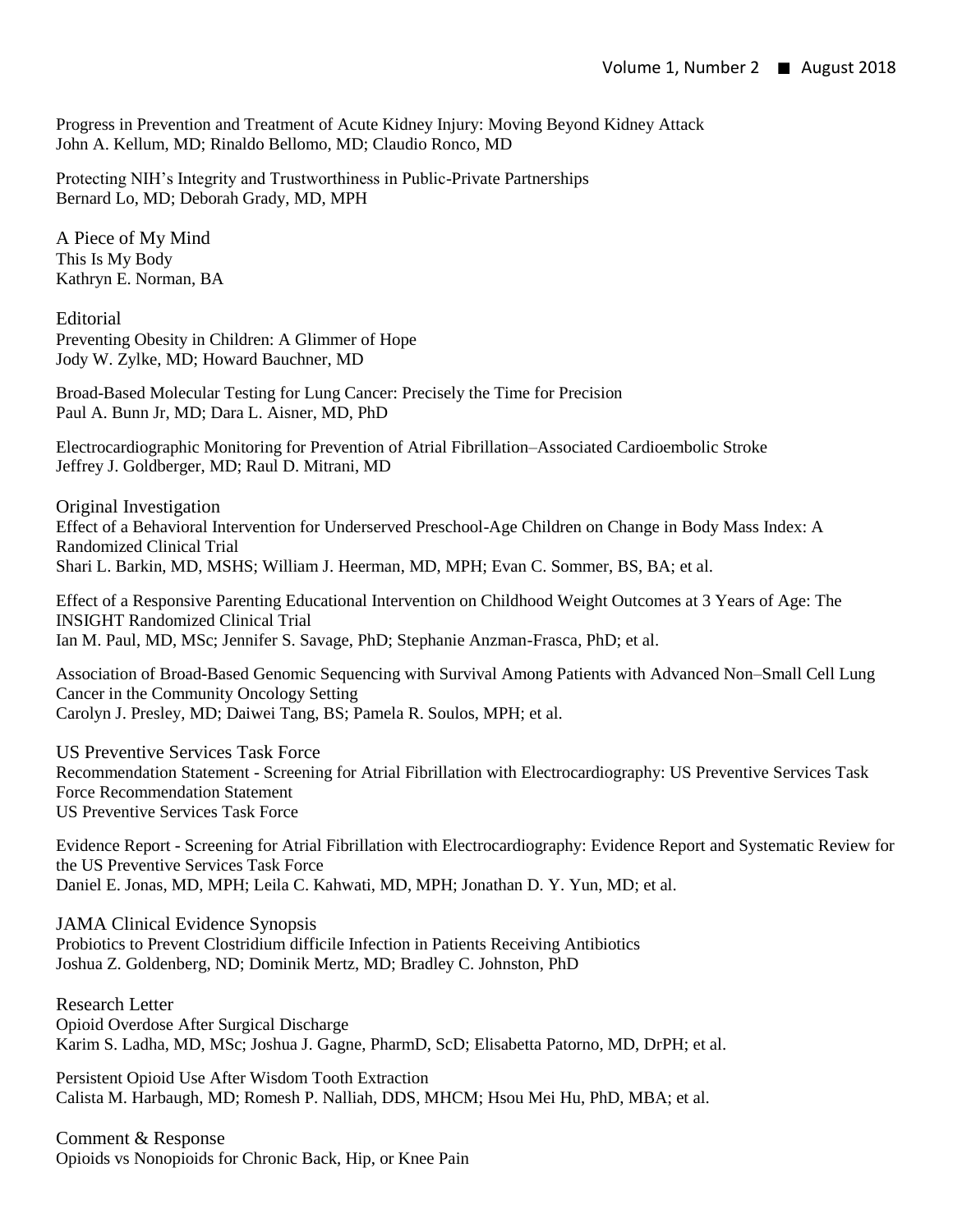Varicose Veins and Deep Venous Thrombosis

Medical News & Perspectives At "Crisis Pregnancy Centers," Critics Say, Ideology Trumps Evidence Rita Rubin, MA

Bench to Bedside Research Uncovers How Commensal Bacteria Contribute to Multiple Sclerosis Tracy Hampton, PhD

The JAMA Forum The Health Innovation We Need Dave A. Chokshi, MD, MSc

News from the Food and Drug Administration Relieving Severe Emphysema Symptoms Another Option for Hyperhidrosis Kratom Investigation Concludes

Poetry and Medicine Monument Andrew Thurston, MD

JAMA Revisited Discoveries and Discoverers

JAMA Patient Page Screening for Atrial Fibrillation with Electrocardiography Jill Jin, MD, MPH

*August 14, 2018* Viewpoint Potential Child Health Consequences of the Federal Policy Separating Immigrant Children from Their Parents Howard A. Zucker, MD, JD; Danielle Greene, DrPH

Increasing Fatality Rates from Preventable Deaths in Teenagers and Young Adults Lois K. Lee, MD, MPH; Rebekah Mannix, MD, MPH

Perinatal Marijuana Use and the Developing Child Lauren M. Jansson, MD; Chloe J. Jordan, PhD; Martha L. Velez, MD

Legal Liability of Generic vs Brand Drug Manufacturers for Inadequate Product Labels Marcia M. Boumil, JD, LLM; Gregory Curfman, MD

The Health Insurance Marketplaces Daniel W. Sacks, PhD

A Piece of My Mind A Refugee's Journey: Told in 55-Word Stories Khristopher M. Nguyen, MD

Editorial Low-Dose Combination Blood Pressure Pharmacotherapy to Improve Treatment Effectiveness, Safety, and Efficiency Mark D. Huffman, MD, MPH; Gbenga Ogedegbe, MD, MPH; Marc Jaffe, MD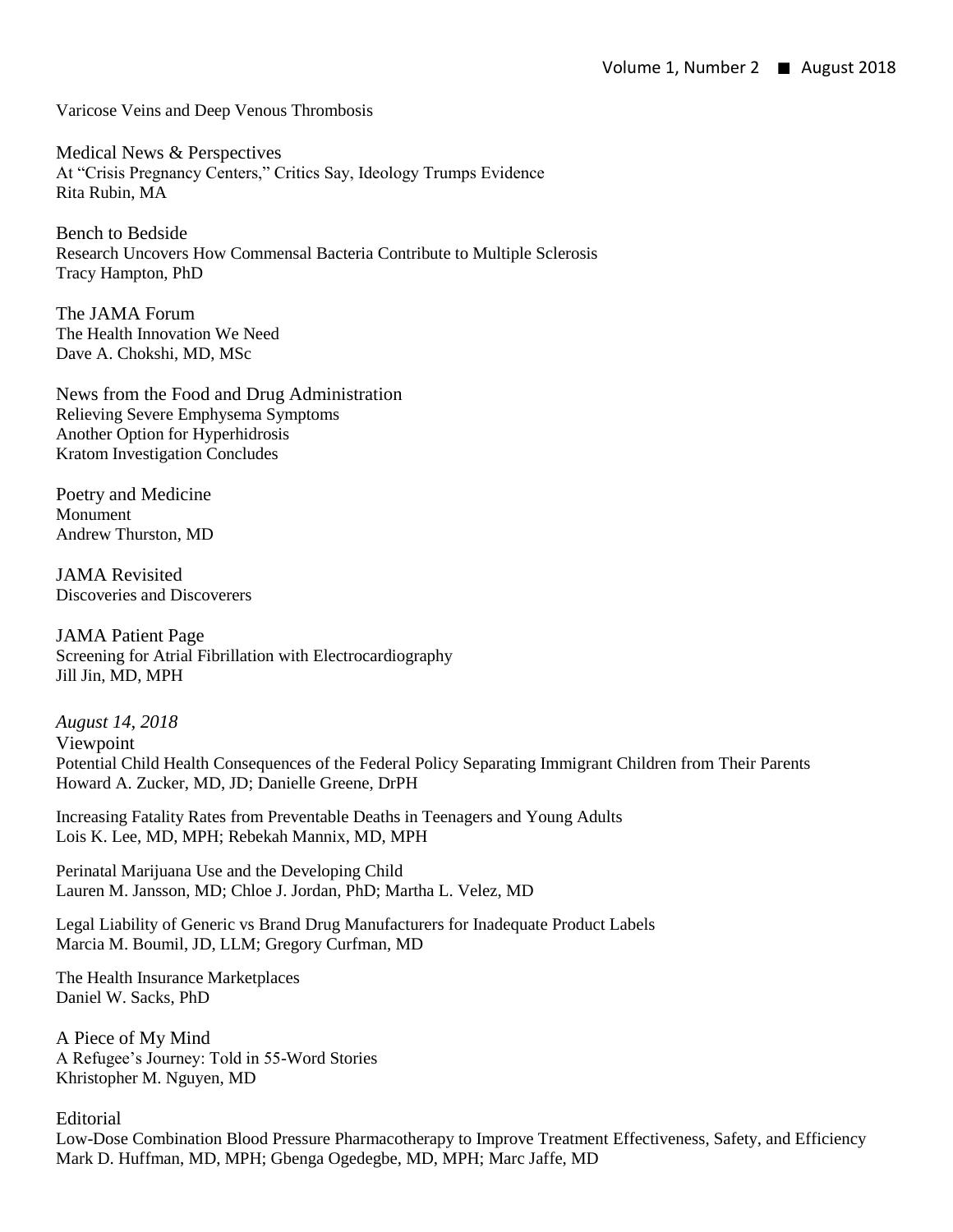Traumatic Brain Injury and Risk of Suicide Lee Goldstein, MD, PhD; Ramon Diaz-Arrastia, MD, PhD

Original Investigation Effect of Cell-Free DNA Screening vs Direct Invasive Diagnosis on Miscarriage Rates in Women with Pregnancies at High Risk of Trisomy 21A Randomized Clinical Trial Valérie Malan, MD, PhD; Laurence Bussières, PhD; Norbert Winer, MD, PhD; et al.

Fixed Low-Dose Triple Combination Antihypertensive Medication vs Usual Care for Blood Pressure Control in Patients with Mild to Moderate Hypertension in Sri LankaA Randomized Clinical Trial Ruth Webster, PhD; Abdul Salam, PhD; H. Asita de Silva, DPhil; et al.

Association Between Traumatic Brain Injury and Risk of Suicide Trine Madsen, PhD; Annette Erlangsen, PhD; Sonja Orlovska, MD; et al.

From the JAMA Network Stop the Bleeding: Educating the Public Andrew D. Fisher, MPAS, PA-C; Eileen M. Bulger, MD; Mark L. Gestring, MD

JAMA Insights Clinical Update - Noninvasive Prenatal Genetic Screening Using Cell-free DNA Megan A. Allyse, PhD; Myra J. Wick, PhD, MD

JAMA Clinical Evidence Synopsis Aspirin Plus Clopidogrel vs Aspirin Alone for Preventing Cardiovascular Events Among Patients at High Risk for Cardiovascular Events Marco P. Donadini, MD, PhD; Marta Bellesini, MD; Alessandro Squizzato, MD, PhD

Research Letter BRCA1 and BRCA2 Testing in Medically Underserved Medicare Beneficiaries With Breast or Ovarian Cancer Amy L. Gross, PhD; William J. Blot, PhD; Kala Visvanathan, MD, MHS

Trends in Use of Transcatheter Aortic Valve Replacement by Age Art Sedrakyan, MD, PhD; Sanket S. Dhruva, MD, MHS; Tianyi Sun, MS; et al.

Medical News & Perspectives For Survivors of Intimate Partner Violence, Overlooked Brain Injuries Take a Toll Rebecca Voelker, MSJ

The JAMA Forum Administrative Costs and Health Information Technology Elsa Pearson, MPH; Austin Frakt, PhD

News from the Centers for Disease Control and Prevention Few Americans Hit Fitness Targets Fatal Sepsis Linked to Platelets

Biotech Innovations Prosthetic Limbs Given Proprioception New Nonprofit Biotech from Bill and Melinda Gates Oral GLP-1 Analog for Type 2 Diabetes on the Horizon

Comment & Response Power of a Trial Investigating a Low-Intensity PSA-Based Screening Intervention Variation in Deaths from Intentional Injury and Substance Use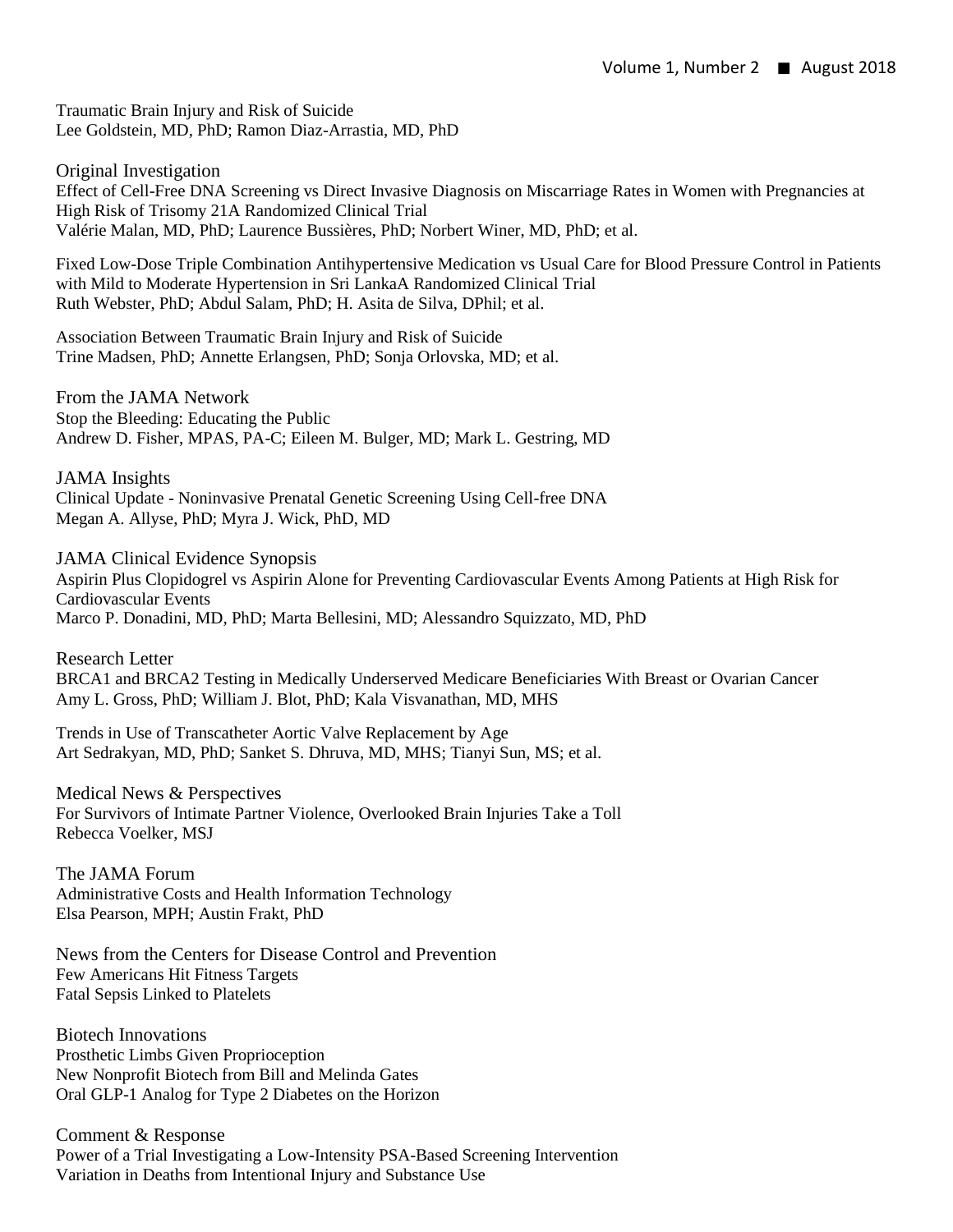Neurological Symptoms in US Government Personnel in Cuba

The Arts and Medicine Deck the Halls with Diverse Portraits Caroline Wellbery, MD, PhD; Ranit Mishori, MD, MHS

Poetry and Medicine Transmission James W. Girardy, MD

JAMA Revisited Foreign Letters: London

JAMA Patient Page Scabies Michelle Tarbox, MD; Kendra Walker, BS; Michael Tan, BS

*August 21, 2018* Viewpoint Lyme Disease in 2018What Is New (and What Is Not) Eugene D. Shapiro, MD; Gary P. Wormser, MD

Direct Primary Care: One Step Forward, Two Steps Back Eli Y. Adashi, MD, MS; Ryan P. Clodfelter, BA; Paul George, MD, MHPE

Sustaining Health-Protective Behaviors Such as Physical Activity and Healthy Eating Genevieve F. Dunton, PhD, MPH

Mandatory Shared Decision Making by the Centers for Medicare & Medicaid Services for Cardiovascular Procedures and Other Tests Faisal M. Merchant, MD; Neal W. Dickert Jr, MD, PhD; David H. Howard, PhD

A Piece of My Mind Blinded by Sight Sheridan Lam, MD

Editorial Striving for Ideal Cardiovascular and Brain Health: It Is Never Too Early or Too Late Jeffrey L. Saver, MD; Mary Cushman, MD, MSc

Screening for Cervical Cancer: New Tools and New Opportunities Lee A. Learman, MD, PhD; Francisco A. R. Garcia, MD, MPH

Original Investigation Medicare Spending on Brand-name Combination Medications vs Their Generic Constituents Chana A. Sacks, MD, MPH; ChangWon C. Lee; Aaron S. Kesselheim, MD, JD, MPH; et al.

Association of Cardiovascular Health Level in Older Age with Cognitive Decline and Incident Dementia Cécilia Samieri, PhD; Marie-Cécile Perier, MSc; Bamba Gaye, PhD; et al.

Preliminary Communication Association of Cardiovascular Risk Factors with MRI Indices of Cerebrovascular Structure and Function and White Matter Hyperintensities in Young Adults Wilby Williamson, MSc, MRCP; Adam J. Lewandowski, DPhil; Nils D. Forkert, PhD; et al.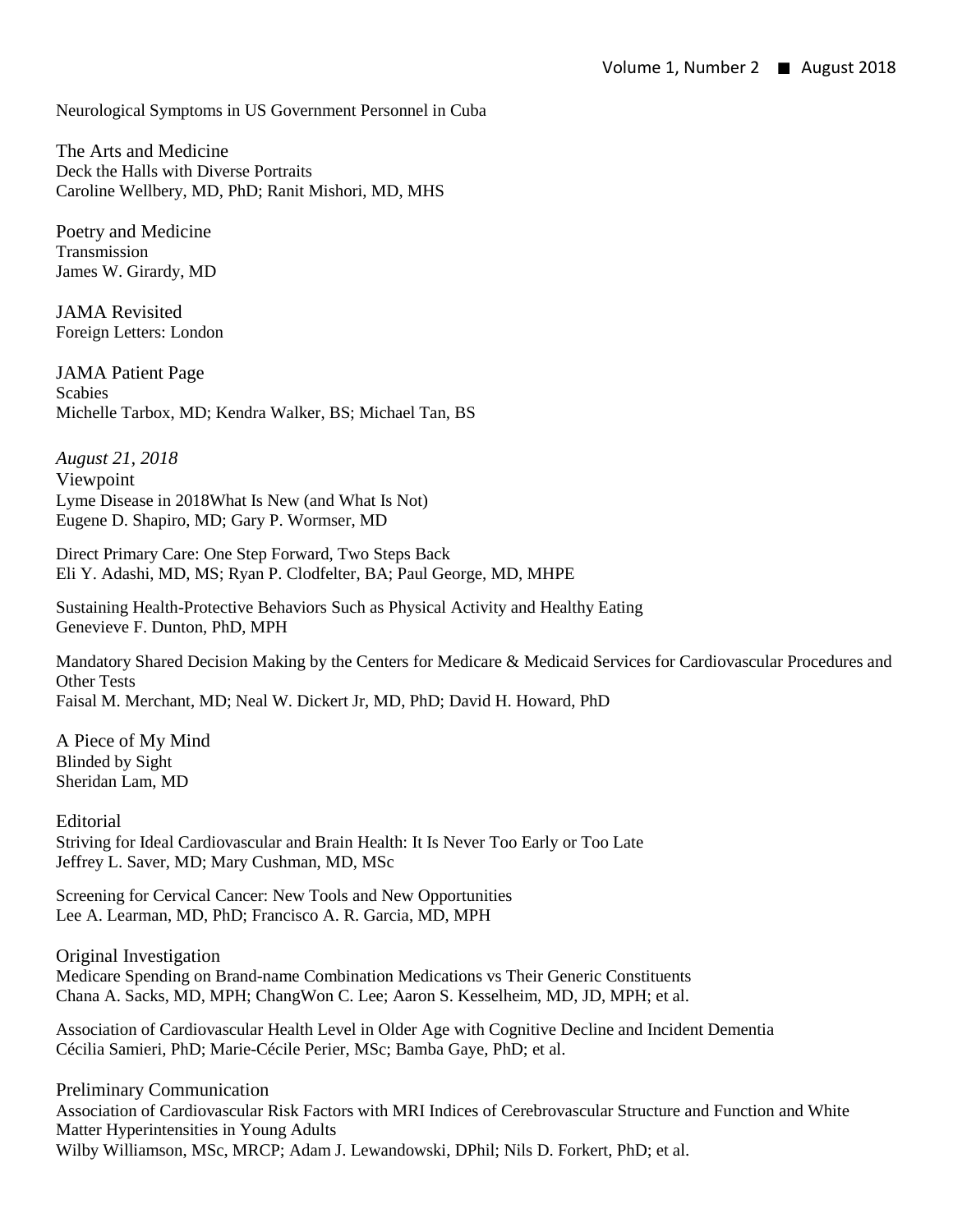US Preventive Services Task Force Recommendation Statement Screening for Cervical Cancer: US Preventive Services Task Force Recommendation Statement US Preventive Services Task Force

Evidence Report Screening for Cervical Cancer with High-Risk Human Papillomavirus Testing: Updated Evidence Report and Systematic Review for the US Preventive Services Task Force Joy Melnikow, MD, MPH; Jillian T. Henderson, PhD; Brittany U. Burda, DHSc, MPH; et al.

Modeling Study Screening for Cervical Cancer in Primary Care: A Decision Analysis for the US Preventive Services Task Force Jane J. Kim, PhD; Emily A. Burger, PhD; Catherine Regan, BA; et al.

Research Letter Accuracy of Pulse Oximetry-Based Home Baby Monitors Christopher P. Bonafide, MD, MSCE; A. Russell Localio, PhD; Daria F. Ferro, MD; et al.

Medical News & Perspectives Hurricane Maria and Puerto Rico: A Physician Looks Back at the Storm

News from the Food and Drug Administration Paving the Way for Biosimilars First Smallpox Drug Approved No Prescription Needed?

The JAMA Forum End-of-Life Care, Not End-of-Life Spending Ashish K. Jha, MD, MPH

Global Health Alternative Crops Can Improve Nutrition, Save Water Child Deaths from Pneumococcus and Hib Plummet Air Pollution Linked to Infant Deaths

Comment & Response Sodium Excretion in Population Subgroups Skin Self-examination for Skin Cancer Prevention Stigmatizing Language About Neonatal Abstinence Syndrome

Poetry and Medicine Hakimpara kites James W. Girardy, MD

JAMA Revisited "The Day's Food in War and Peace"

JAMA Patient Page Screening for Cervical Cancer Jill Jin, MD, MPH

*August 28, 2018* Viewpoint Comparison of 2 Treatment Models: Precision Medicine and Preventive Medicine Bruce M. Psaty, MD, PhD; Olaf M. Dekkers, MD, PhD; Richard S. Cooper, MD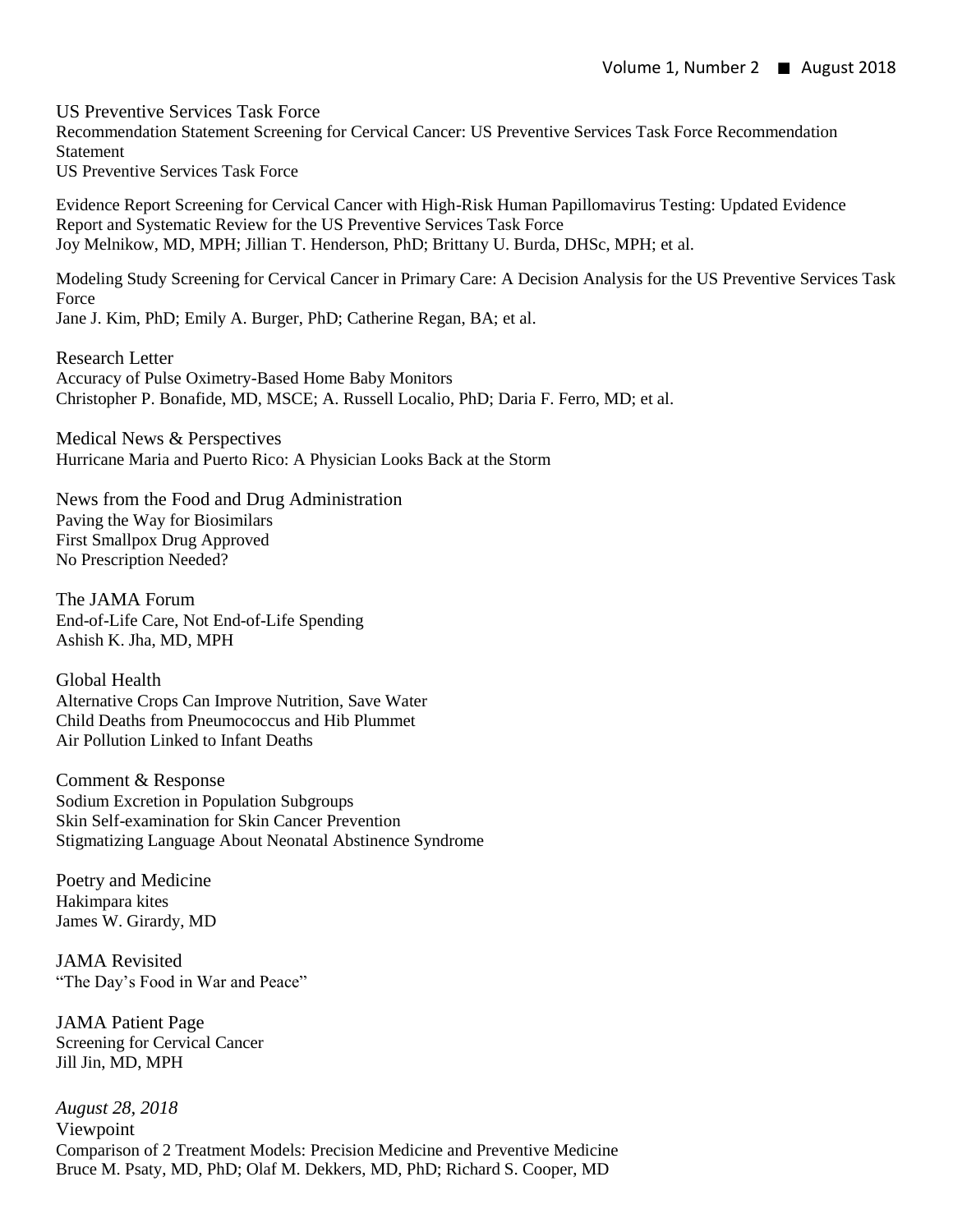Data Enclaves for Sharing Information Derived from Clinical and Administrative Data Richard Platt, MD, MS; Tracy Lieu, MD, MPH

Gaps in the Clinical Management of Influenza: A Century Since the 1918 Pandemic Timothy M. Uyeki, MD, MPH, MPP; Robert A. Fowler, MD, MDCM, MSc; William A. Fischer II, MD

Clinical Practice Guidelines: What's Next? Paul G. Shekelle, MD, PhD

A Piece of My Mind Advice for a Student Starting Medical School Adam S. Cifu, MD

**Editorial** Pragmatic Airway Management in Out-of-Hospital Cardiac Arrest Lars W. Andersen, MD, MPH, PhD; Asger Granfeldt, MD, PhD, DMSc

Firearm-Related Mortality: A Global Public Health Problem Frederick P. Rivara, MD, MPH; David M. Studdert, LLB, ScD, MPH; Garen J. Wintemute, MD, MPH

Medications for Alcohol Use Disorder and Predicting Severe Withdrawal Richard Saitz, MD, MPH

Original Investigation

Effect of a Strategy of Initial Laryngeal Tube Insertion vs Endotracheal Intubation on 72-Hour Survival in Adults with Out-of-Hospital Cardiac Arrest: A Randomized Clinical Trial Henry E. Wang, MD, MS; Robert H. Schmicker, MS; Mohamud R. Daya, MD, MS; et al.

Effect of a Strategy of a Supraglottic Airway Device vs Tracheal Intubation During Out-of-Hospital Cardiac Arrest on Functional Outcome: The AIRWAYS-2 Randomized Clinical Trial Jonathan R. Benger, MD; Kim Kirby, MRes; Sarah Black, DClinRes; et al.

Global Mortality from Firearms, 1990-2016 The Global Burden of Disease 2016 Injury Collaborators

Review Diagnosis and Pharmacotherapy of Alcohol Use Disorder: A Review Henry R. Kranzler, MD; Michael Soyka, MD

The Rational Clinical Examination

Will This Hospitalized Patient Develop Severe Alcohol Withdrawal Syndrome? The Rational Clinical Examination Systematic Review

Evan Wood, MD, PhD, FRCPC; Loai Albarqouni, MD, MSc; Stacey Tkachuk, BSc, Pharm; et al.

Research Letter Estimation of the Acquisition and Operating Costs for Robotic Surgery Christopher P. Childers, MD; Melinda Maggard-Gibbons, MD, MSHS

Medical News & Perspectives Addressing Barriers to Inclusion of Pregnant Women in Clinical Trials Can Acupuncture Keep Women on Their Breast Cancer Drugs?

The JAMA Forum Work Requirements for Health Coverage Andy Slavitt, MBA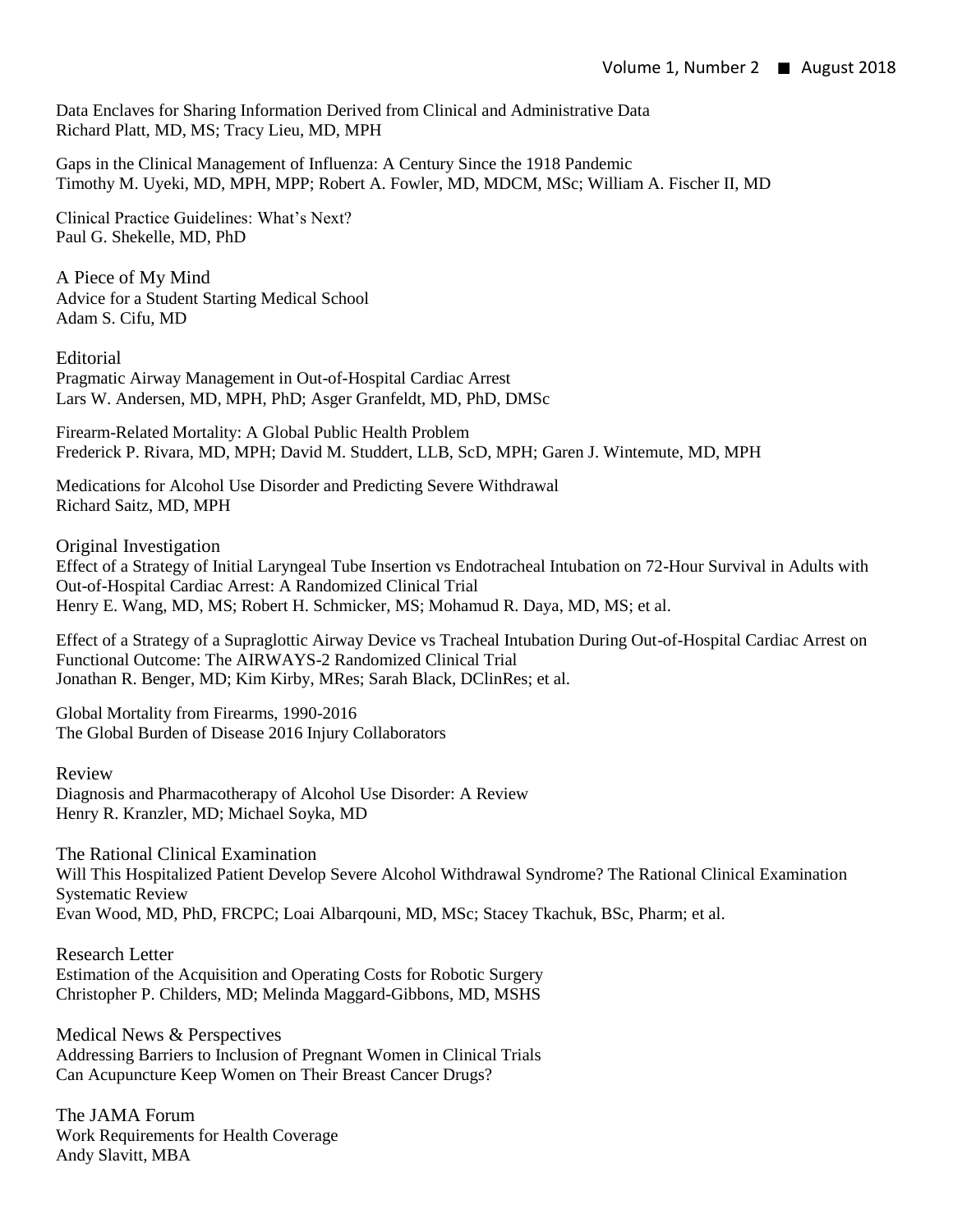News from the Centers for Disease Control and Prevention Chronic Fatigue Care Discussions About Cognitive Decline

Clinical Trials Update Melatonin Improves Sleep in Patients with Circadian Disruption No Benefit for Women from Sigmoidoscopy Screening Automated Device Improves Glucose Control in Hospitalized Patients Behavior Therapy May Help Prevent Teen Suicide Drug Improves Glucose Levels and Drives Weight Loss

Health Agencies Update Partnership to Develop Over-the-Counter Flu Tests Expanding Veterans' Access to Cancer Clinical Trials Medicaid and Improper Payments

Comment & Response Sepsis as a Cause of Infectious Disease Mortality Errors Resulting from Standard Order Sets Comparing Spending on Medical Care in the United States and Other Countries

Poetry and Medicine Synapsed

JAMA Revisited Letter: The Redundant Ritual

JAMA Patient Page Injury to the Eye Pradeep Prasad, MD

# **L'Osservatore Romano**

*August 3, 2018* The death penalty is inadmissible: Revision of n. 2267 of the Catechism of the Catholic Church Rino Fisichella

IFCU elects first woman President: Isabel Capeloa Gil

The supermarket of idols: At the General Audience the Holy Father reflects on the first commandment

Holy Father accepts resignation of Archbishop emeritus of Washington

The way of holiness is not for the lazy: Question and answer section with altar servers

God is the needle of our compass: Homily of His Holiness Pope Francis during Vespers with altar servers

Taking a life is always unacceptable: Congregation for the Doctrine of the Faith to Bishops

People are not merchandise: At the Angelus the Pope denounces the shameful crime of human trafficking

*August 10, 2018* The glittering deceit of idols

Cause of Beatification and Canonization of the Servant of God Giulio Penitenti

Devastating earthquake in Indonesia: Pope expresses solidarity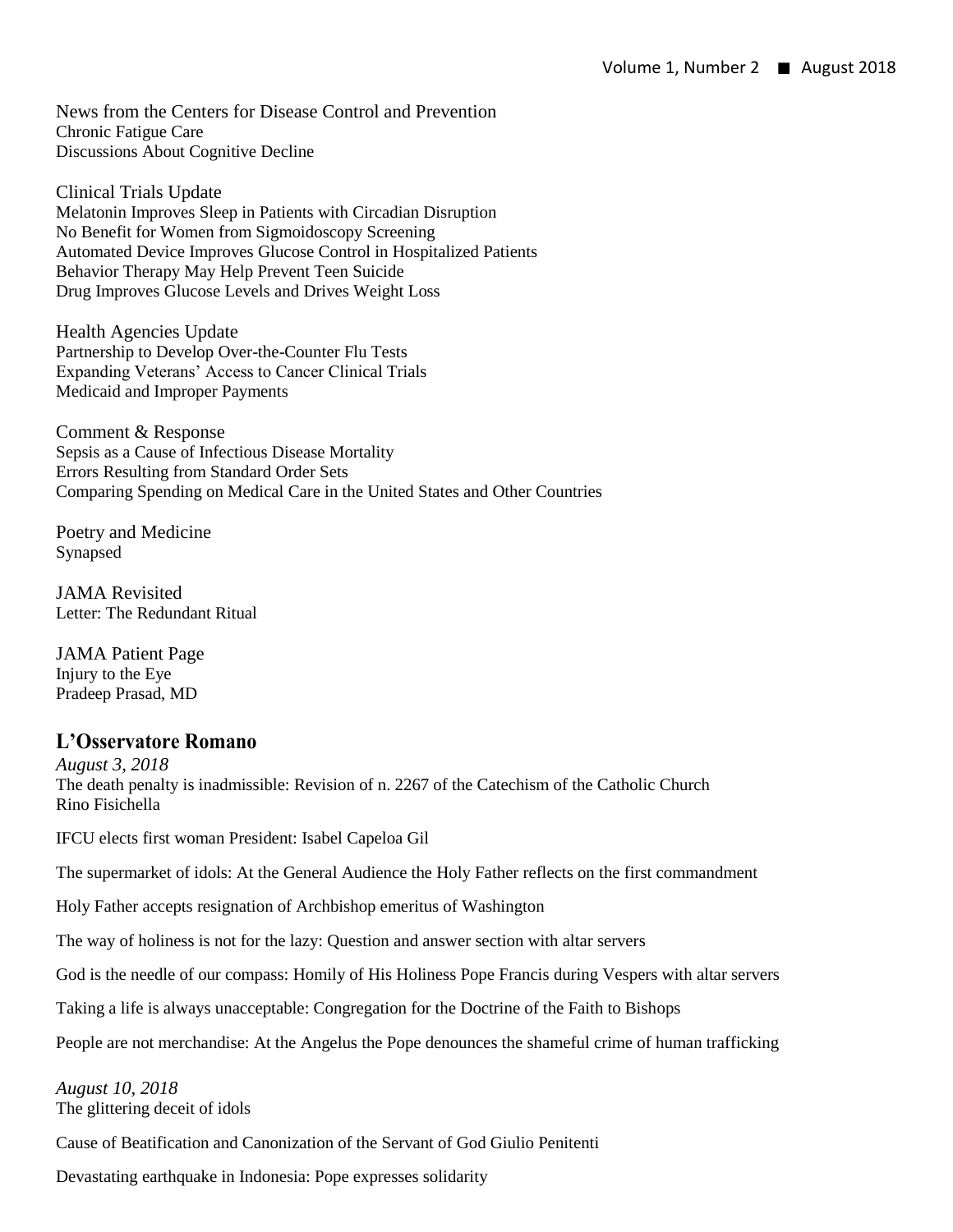Bridges of dialogue between continents: Pope's Message to 500 theologians in Sarajevo

Contemplatives in action: An Ignatian formula shared by Montini and Bergoglio Maercello Semeraro

Restore dignity to the young: Unemployment, suicide and addiction at the centre of the Pope's concerns

The death of Paul VI Giovanni Maria Vian

A comprehensive strategy to combat modern slavery: Archdiocese of Sydney responds to Pope Francis' call to fight human trafficking

Reduced role for UK courts in withdrawal of life support

The truth above all: Statement by Cardinal DiNardo on the McCarrick case

Preparing to welcome the world in Ireland Brenda Drumm

Celebrating with families: Programme for the Papal journey

Designing a new roadmap for the future: Anticipating the Holy Father at the World Meeting in Dublin

A good family policy: The Pope's prayer intention for August

Paul VI: A great Pope of modernity

Surprise visit from the Pontiff

#### *August 24, 2018*

Letter to the entire People of God: The Holy Father invokes the whole Church to uproot the culture of abuse

Courage to risk: With young Italians

Sign of reconciliation: Francis' video message in view of Dublin visit

Canon Law and reform of the matrimonial process: Communiqué of the Congregation for Catholic Education

Teach children the sign of the Cross: The Pontiff's catechesis at the General Audience

It is possible to change the world: Holy Father's Message to participants at the Meeting in Rimini

For those suffering in body and in spirit: Pope Francis' thoughts for victims of the Genoa bridge collapse

At the spiritual root of the crisis Lucetta Scaraffia

Transform dreams into future reality: Francis' dialogue with young Italians at the Circus Maximus

Courage to risk: The Pontiff's reflection at the conclusion of the prayer vigil

Protagonists in good: Sunday Angelus in Saint Peter's Square

Solidarity and support for the people of Kerala: At the Angelus Francis prays for India's flood victims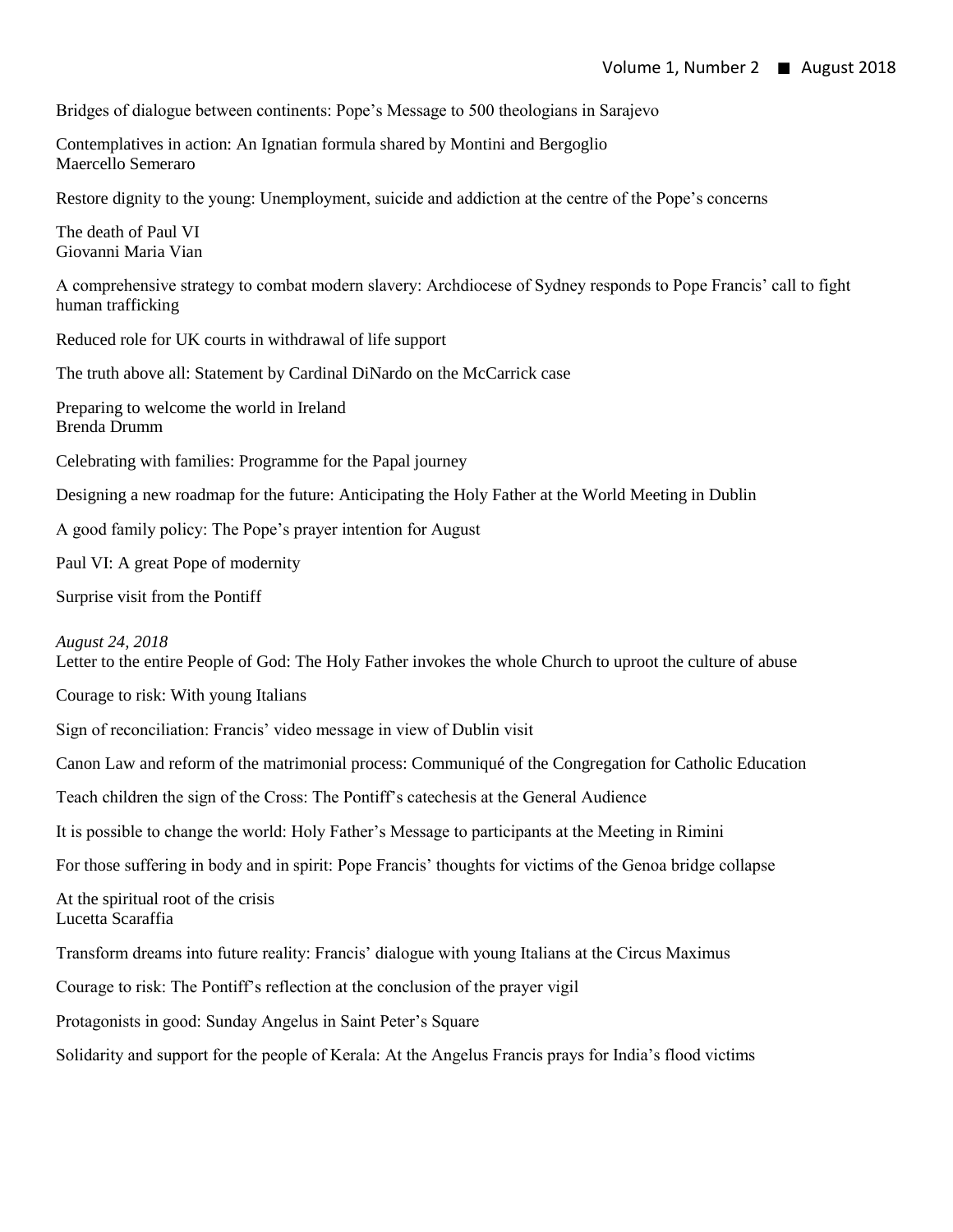# **New England Journal of Medicine**

*August 2, 2018* Perspective Accreditation of Clinical Research Sites – Moving Forward G. Koski, L. Kennedy, M.F. Tobin and M. Whalen

Firearm Injuries and Violence Prevention – The Potential Power of a Surgeon General's Report J. Maa and A. Darzi

Sociogenetic Risks – Ancestry DNA Testing, Third-Party Identity, and Protection of Privacy T. May

Deliberating Death in the Summer of 1968 E.F.M. Wijdicks

Original Articles Sunitinib Alone or after Nephrectomy in Metastatic Renal-Cell Carcinoma A. Méjean and Others

A Copeptin-Based Approach in the Diagnostic of Diabetes Insipidus W. Fenske and Others

Four Months of Rifampin or Nine Months of Isoniazid for Latent Tuberculosis in Adults D. Menzies and Others

Safety and Side Effects of Rifampin versus Isoniazid in Children T. Diallo and Others

Review Article Frontiers in Medicine: Sequencing of Circulating Cell-free DNA during Pregnancy D.W. Bianchi and R.W.K. Chiu

Images in Clinical Medicine Acute Dacryocystitis J. Hoffmann and S. Lipsett

Corrigan's Pulse and Quincke's Pulse H.I. Michelena and M. Enriquez-Sarano

Clinical Problem-Solving A Headache of a Diagnosis R.M. Stern, M.R. Luskin, R.P. Clark, A.L. Miller and J. Loscalzo

Editorials Cytoreductive Nephrectomy – Patient Selection Is Key R.J. Motzer and P. Russo

A Reliable Diagnostic Test for Hypotonic Polyuria C.J. Rosen and J.R. Ingelfinger

Clinical Implications of Basic Research Gaining on Pain E.C. Emery and J.N. Wood

Correspondence Mobile Automated External Defibrillator Response System during Road Races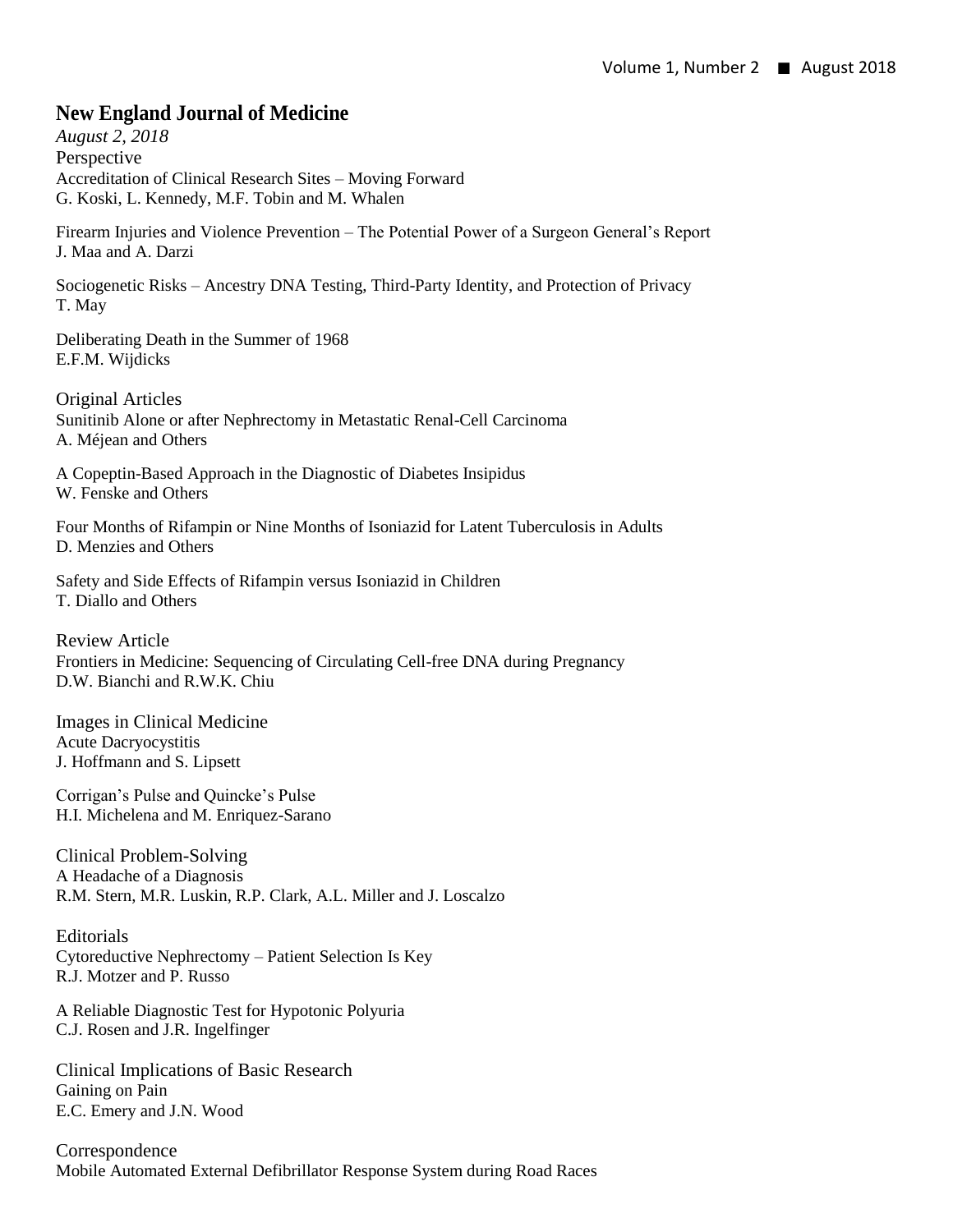Catheter Ablation for Atrial Fibrillation with Heart Failure Genetics of Diffuse Large B-Cell Lymphoma Diagnostic Use of Base Excess in Acid-Base Disorders

*August 9, 2018* Perspective Behind Schedule – Reconciling Federal and State Marijuana Policy R.L. Haffajee, R.J. MacCoun and M.M. Mello

Opioid Prescribing Limits for Acute Pain – Striking the Right Balance M. Lowenstein, D. Grande, and M.K. Delgado

A Road Map for Sustaining Healthy Eating Behavior S.N. Bleich

To Fight Burnout, Organize L. Eisenstein

Original Articles Labor Induction versus Expectant Management in Low-Risk Nulliparous Women W.A. Grobman and Others

Outcomes of Cardiac Screening in Adolescent Soccer Players A. Malhorta and Others

Vitamin D Supplementation in Pregnancy and Lactation and Infant Growth D.E. Roth and Others

Closed-Loop Insulin Delivery for Glycemic Control in Noncritical Care L. Bally and Others

Review Article Acute Viral Encephalitis K.L. Tyler

Images in Clinical Medicine Lichen Planus A. Kusari and J. Ahluwalia

Whistling Cough S.C. Sharma and P. Sakthivel

Case Records of the Massachusetts General Hospital A Man with Acute Renal Failure and Hematuria R.J. Falk and Others

Editorials Choices in Managing Full-Term Pregnancy M.F. Greene

Medicine and Society Active-Shooter Response at a Health Care Facility K. Inaba and Others

Correspondence Anesthesia in a Patient with a Large Mediastinal Mass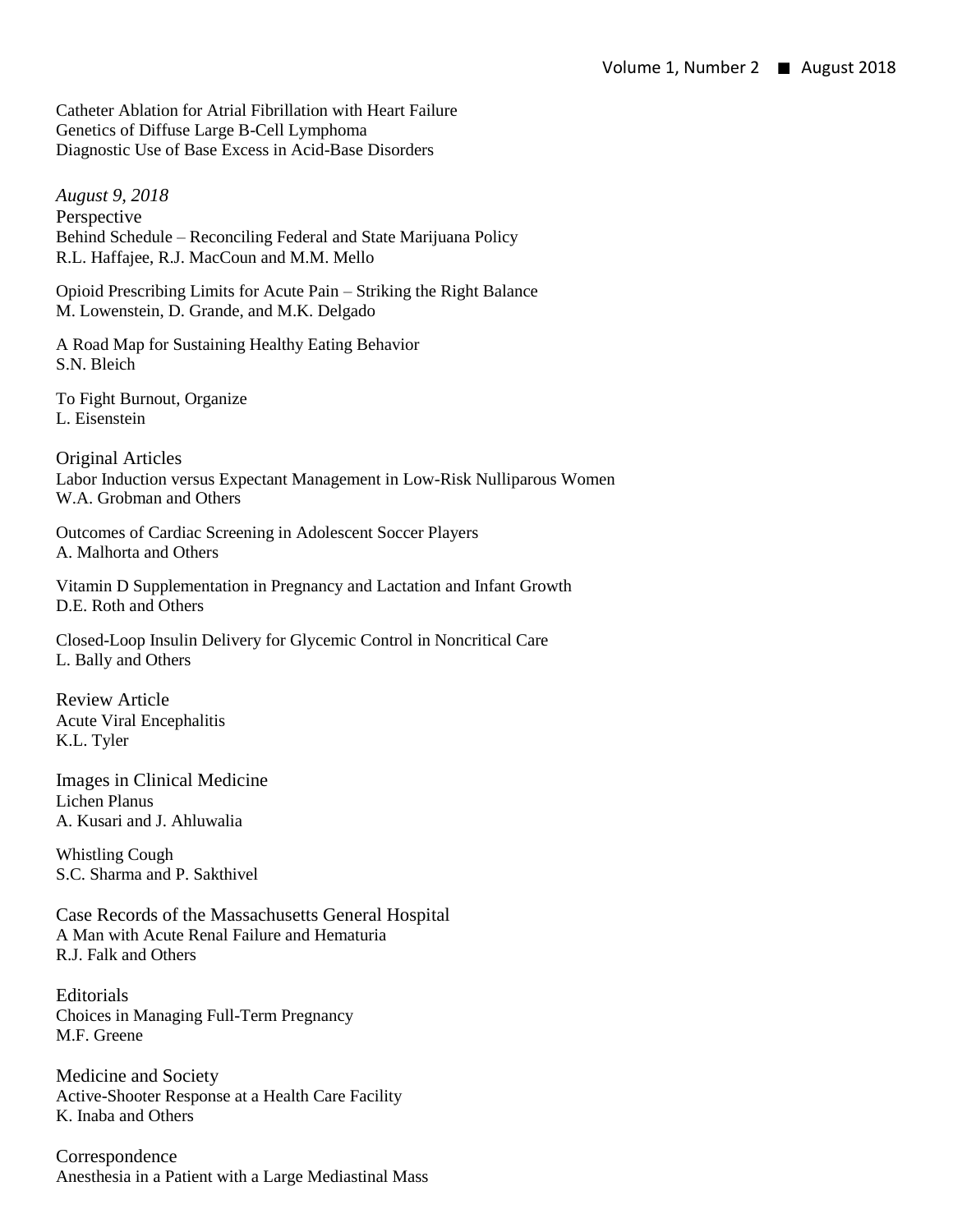MRI-Targeted Biopsy for Prostate-Cancer Diagnosis Single-Inhaler Triple Versus Dual Therapy in Patients with COPD Adjuvant Pembrolizumab in Resected Stage III Melanoma Essential Tremor

*August 16, 2018* Perspective Parenteral Opioid Shortage — Treating Pain during the Opioid-Overdose Epidemic E. Bruera

Fractional-Dose Yellow Fever Vaccination — Advancing the Evidence Base K. Vannice, A. Wilder-Smith, and J. Hombach

Ibalizumab in Multidrug-Resistant HIV — Accepting Uncertainty V. Sheikh, J.S. Murray, and A. Sherwat

Lessons from an Angry Patient E. Hirsch

Original Articles MRI-Guided Thrombolysis for Stroke with Unknown Time of Onset G. Thomalla and Others

Smoking Cessation, Weight Change, Type 2 Diabetes, and Mortality Y. Hu and Others

Risk Factors, Mortality, and Cardiovascular Outcomes in Patients with Type 2 Diabetes A. Rawshani and Others

Phase 3 Study of Ibalizumab for Multidrug-Resistant HIV-1 B. Emu and Others

Review Article Clinical Course and Management of Hypertrophic Cardiomyopathy B.J. Maron

Images in Clinical Medicine Uremic Frost in End-Stage Renal Disease J.M. Martins and R. Magriço

Esophageal Atresia and Tracheoesophageal Fistula L. Forero Zapata and M. Pappagallo

Case Records of The Massachusetts General Hospital Case 25-2018: A 63-Year-Old Man with Syncope R.B. Weiner, W.J. Hucker, N.M. Meyersohn, D.M. Dudzinski, and J.R. Stone

**Editorials** MRI-Guided Intravenous Alteplase for Stroke — Still Stuck in Time T.G. Jovin

Heavier but Healthier — Diabetes and Smoking Cessation S.A. Schroeder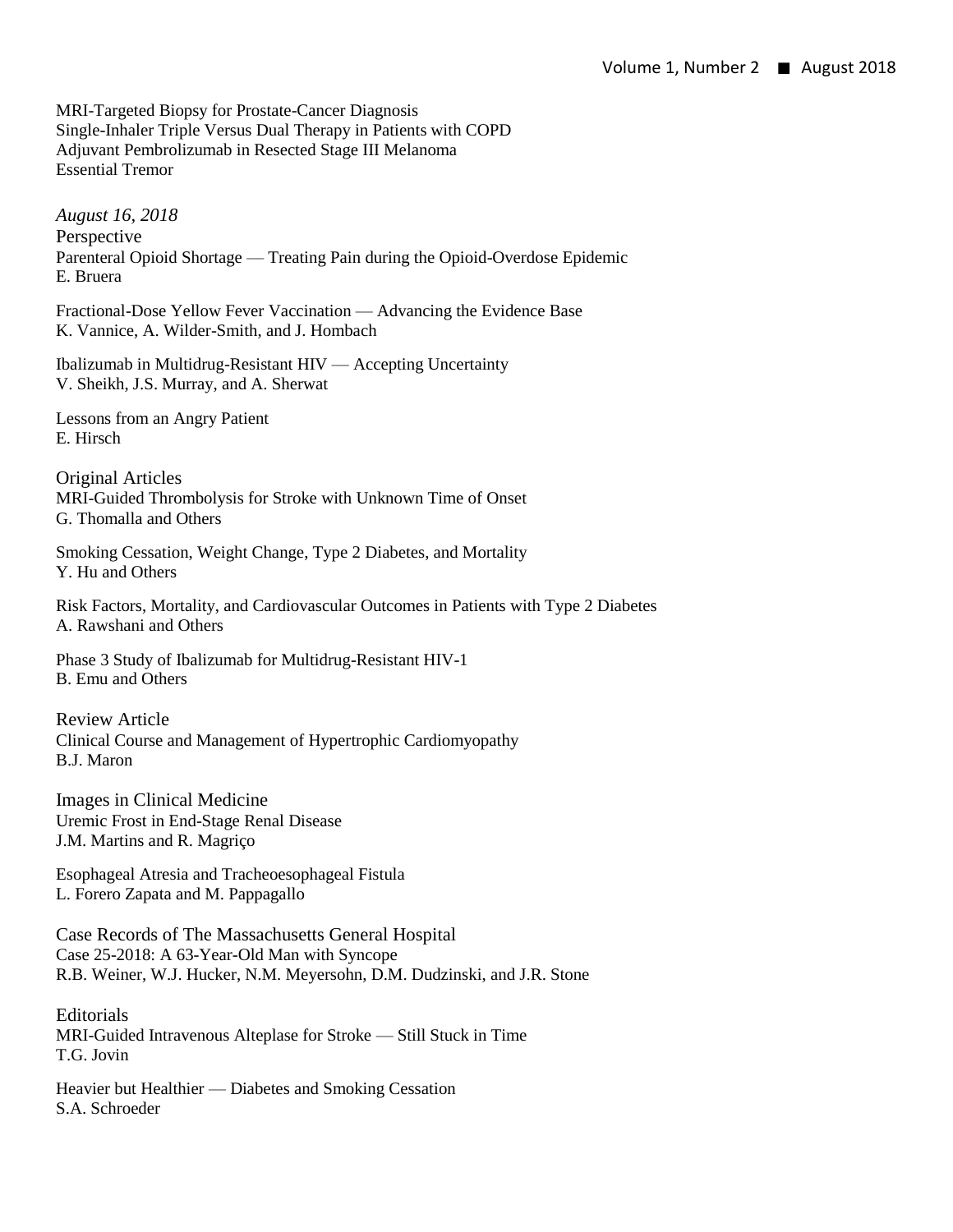Clinical Implications of Basic Research Digesting New Developments in Biosensors A.S. Bhatt

Correspondence Daratumumab in Primary Effusion Lymphoma n−3 Fatty Acid Supplementation and Dry Eye Disease Improving the Supply and Quality of Deceased-Donor Organs for Transplantation Rationale, Opportunities, and Reality of Biosimilar Medications PD-1 Inhibitor Therapy in Adult T-Cell Leukemia–Lymphoma

*August 23, 2018* Perspective Tickborne Diseases — Confronting a Growing Threat C.I. Paules, H.D. Marston, M.E. Bloom, and A.S. Fauci

The Republican War on Obamacare — What Has It Achieved? J. Oberlander

Radical Changes for Reproductive Health Care — Proposed Regulations for Title X J.M. Bronstein

A Remembrance of Life before Roe v. Wade J.R. Ingelfinger

Original Articles A Randomized Trial of Epinephrine in Out-of-Hospital Cardiac Arrest G.D. Perkins and Others

Combined Nivolumab and Ipilimumab in Melanoma Metastatic to the Brain H.A. Tawbi and Others

Tranexamic Acid for the Prevention of Blood Loss after Vaginal Delivery L. Sentilhes and Others

Heat-Stable Carbetocin versus Oxytocin to Prevent Hemorrhage after Vaginal Birth M. Widmer and Others

Talazoparib in Patients with Advanced Breast Cancer and a Germline BRCA Mutation J.K. Litton and Others

Clinical Practice Lynch Syndrome–Associated Colorectal Cancer F.A. Sinicrope

Images in Clinical Medicine Spur-Cell Anemia K. Keyserling and S. Koprowski

Asteroid Hyalosis K. Tripathy

Case Records of The Massachusetts General Hospital Case 26-2018: A 48-Year-Old Man with Fever, Chills, Myalgias, and Rash S.E. Turbett, W.G. Tsiaras, S. McDermott, and G. Eng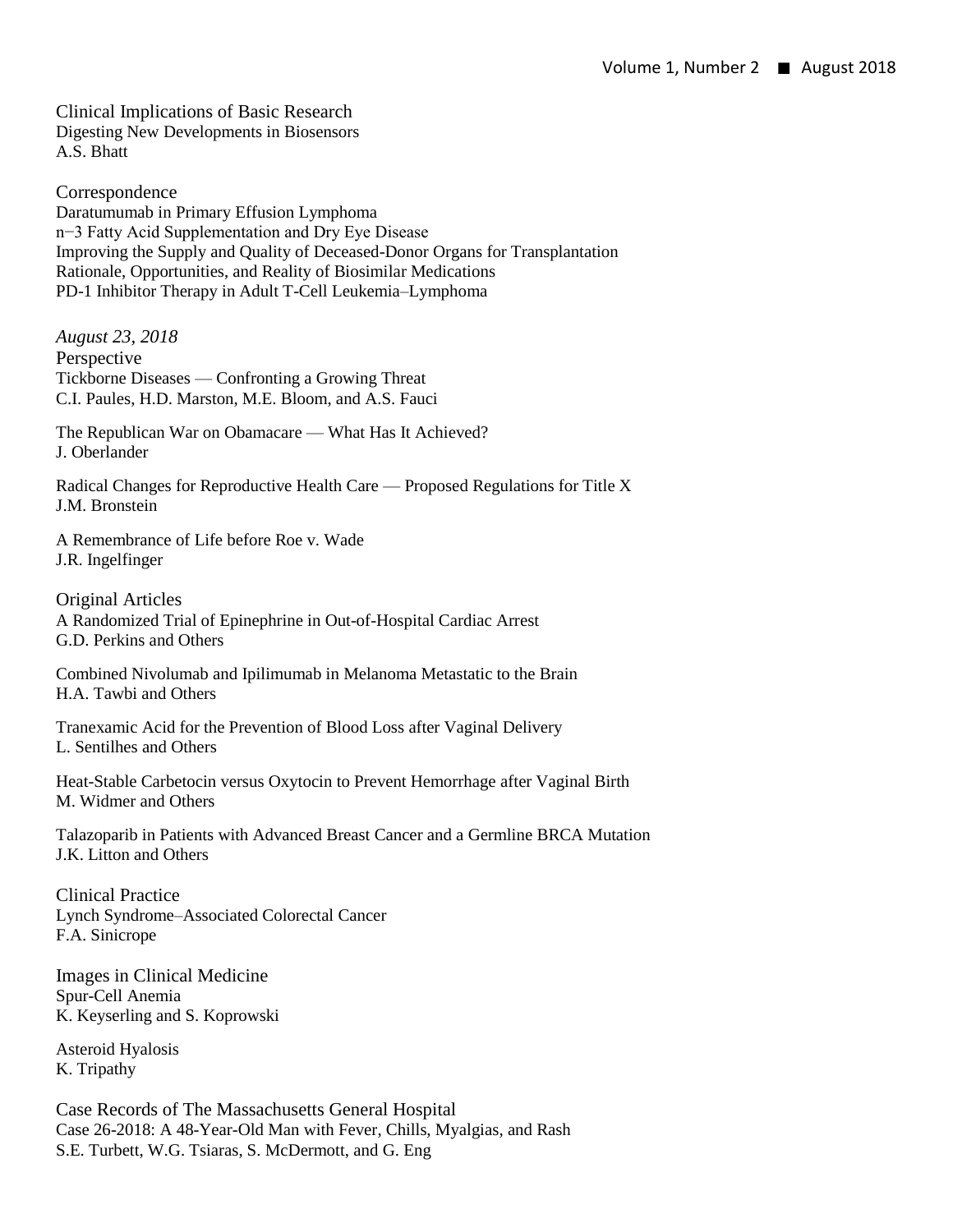**Editorials** Testing Epinephrine for Out-of-Hospital Cardiac Arrest C.W. Callaway and M.W. Donnino

Immunotherapy for Melanoma Metastatic to the Brain S. Turajlic and J. Larkin

Finding Better Ways to Prevent Postpartum Hemorrhage H. Shakur-Still and I. Roberts

Correspondence Free Drug Samples and the Opioid Crisis Cannabidiol in the Lennox–Gastaut Syndrome Idiopathic Pulmonary Fibrosis

*August 30, 2018* Perspective Ending Use of Oral Poliovirus Vaccine — A Difficult Move in the Polio Endgame M.A. Pallansch

Mitigating the Risks of Medicaid Work Requirements J.Z. Ayanian, R. Tipirneni, and S.D. Goold

Personalized Hospital Ratings — Transparency for the Internet Age J. Rumball-Smith, J. Gurvey, and M.W. Friedberg

Life Lessons from Paul in the Face of Death J.M. Drazen

Original Articles Emicizumab Prophylaxis in Patients Who Have Hemophilia A without Inhibitors J. Mahlangu and Others

Bacterial Factors That Predict Relapse after Tuberculosis Therapy R. Colangeli and Others

Type 2 Poliovirus Detection after Global Withdrawal of Trivalent Oral Vaccine I.M. Blake and Others

Phase 2 Trial of Ibudilast in Progressive Multiple Sclerosis R.J. Fox and Others

Review Article Langerhans-Cell Histiocytosis C.E. Allen, M. Merad, and K.L. McClain

Images in Clinical Medicine Bitot's Spots J. Ram and J. Jinagal

Koilonychia in Iron-Deficiency Anemia S. Ghaffari and L. Pourafkari

Case Records of the Massachusetts General Hospital Case 27-2018: A 3-Year-Old Boy with Seizures M.P. Gorman, G.Y. Gombolay, W.A. Mehan, Jr., and R.L. Thibert